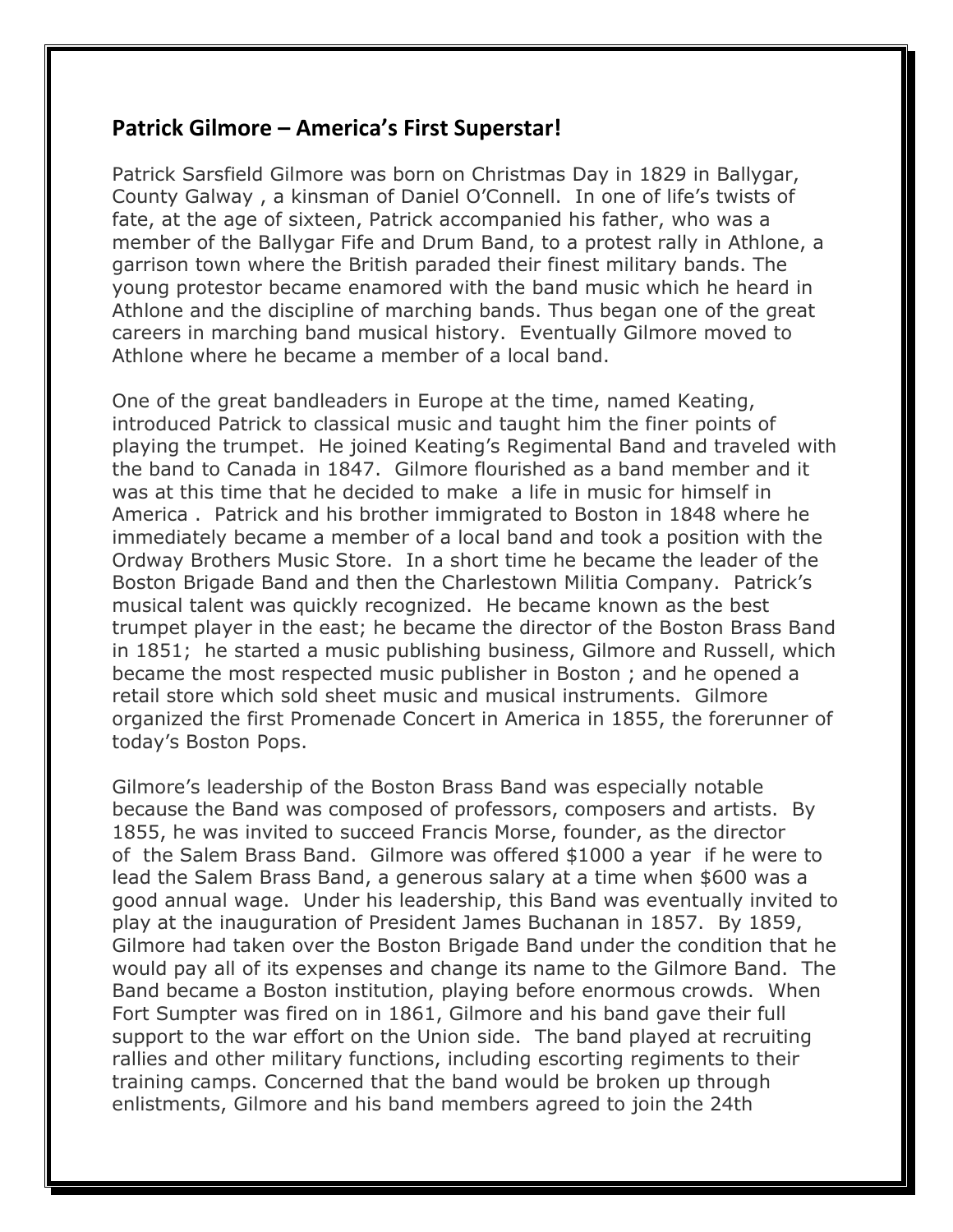Massachusetts Volunteer Regiment stationed at Fort Warren in Boston Harbor.

While on the island, Gilmore heard a recruit singing a doleful tune, which was known as "John Brown's Body." He set it to music and it became the foremost marching song of the Civil War. The song was rewritten with the same music by Julia Ward Howe and is now known as "The Battle Hymn of the Republic." Over the course of his life, Gilmore wrote and performed many songs that became big hits in the United States . Included among them were "Good News From Home," "Sad News From Home," "Seeing Nellie Home" and "God Save Our Nation." His greatest musical achievement, undoubtedly familiar to most Americans, was written when Gilmore sensed that the Battle of Gettysburg was a turning point in the Civil War. It is entitled, "When Johnny Comes Marching Home." This song parallels the Irish folk song "Johnny, We Hardly Knew Ye" which Gilmore must have carried in memory from Ireland .

## When Johnny Comes Marching Home

We'll give the hero three times three,

The laurel wreath is ready now They're rolling out the guns

To place upon his loyal brow, **But they will never take our** 

 When Johnny comes marching home.



Johnny, I Hardly Knew Ye

Get ready for the Jubilee, They're rolling out the guns again,

> They're rolling out the guns again,

> again,

sons again,

And we'll all feel gay Notington they never will take our sons again

Johnny, I'm swearing to ye

Gilmore and his band served with General Burnside in the Carolinas . At the close of hostilities, Gilmore was personally asked by Abraham Lincoln to organize and perform at the inauguration of Gov. Michael Hahn of Louisiana in New Orleans in 1864, part of the healing process Lincoln had envisioned for the wounded nation. Gilmore had long dreamed of massing musicians together in one performance and with this directive from the Commander-in-Chief, he saw his chance. Gilmore organized 500 musicians and 5,000